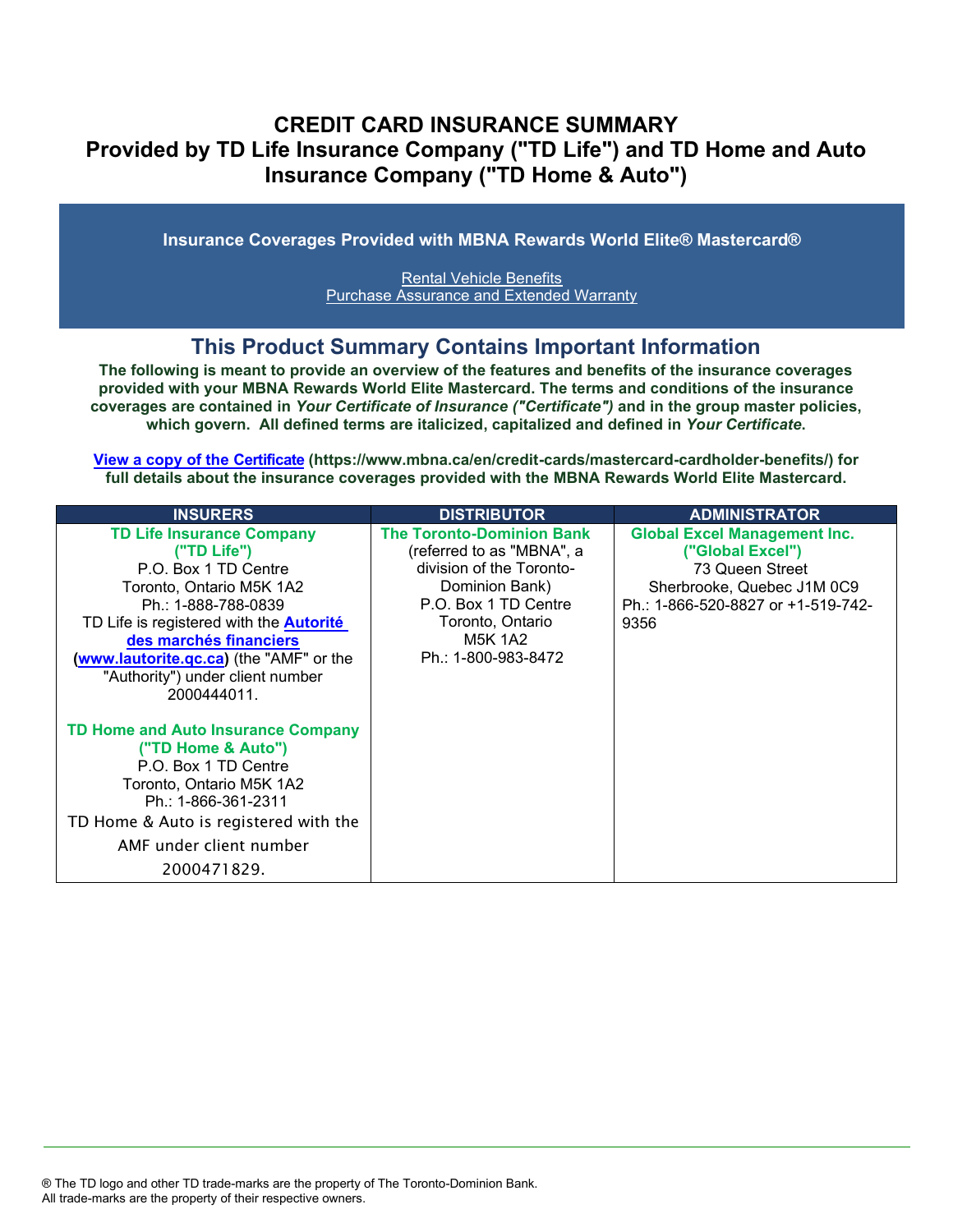## **General Information You Need to Know**

The following is applicable to **all insurance coverages** provided with the MBNA Rewards World Elite Mastercard, unless otherwise specified*:*



**Complaint Handling:** For information about our complaint processing policy and where a complaint may be filed, please visit our Customer Service & Problem Resolution page at: **<https://www.tdinsurance.com/customer-service/problem-resolution>**.



**Misrepresentation:** *You* must be accurate and complete in *Your* dealings with the *Insurer* at all times. The *Insurer* will not pay a claim if *You*, any person insured under *Your Certificate* or anyone acting on *Your* behalf makes a misrepresentation, attempts to deceive or mislead the *Insurer*, or makes a fraudulent, false statement or claim.



**Cancellation:** Insurance coverages are considered cancelled on the date the credit card account is closed. If, at any time, *You* don't want these insurance coverages, *You* can decide not to use them or contact *Your* credit card provider to apply for a different credit card with alternative insurance coverages.



**Cost:** Your MBNA Rewards World Elite Mastercard has an annual fee charged by your credit card provider. No additional fee will be charged for the insurance coverages provided with the MBNA Rewards World Elite Mastercard.



**Claims:** *You* must report *Your* claim to *Our Administrator* by calling 1-866-520-8827 no later than the following time limits after the date the covered event(s) occurred:

- **Rental Vehicle Benefits** 
	- o Immediately; refer to section General Provisions Part 1 for full details
- **Purchase Assurance and Extended Warranty Protection** 
	- o 30 days; refer to section General Provisions Part 4 under "Notice of Claim" for full details

Once *We* have approved the claim, *We* will notify *You* and payment will be made within 60 days. If the claim has been denied, *We* will inform *You* of the claim denial reasons within 60 days. *You* can appeal the decision by submitting new information to *Our Administrator*. For complete details, please see the applicable claims section (as listed above) in *Your Certificate.*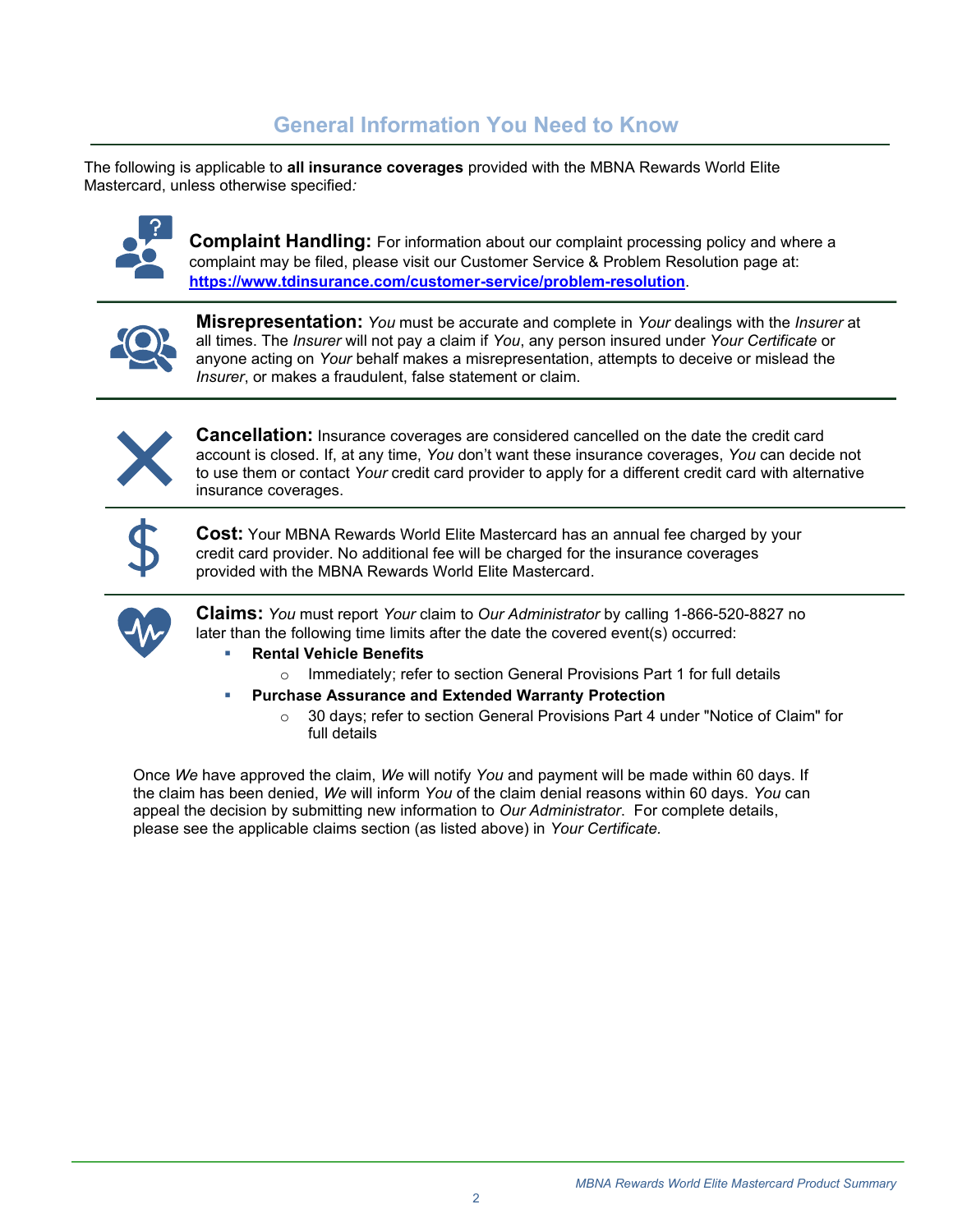# **General Information You Need to Know**

| <b>Eligibility:</b><br><b>Benefit</b>                     | <b>Who is Eligible</b>                                                                                                                                                                                                                                                                                                                                                                                                                                                                                                                                                                                                                       | <b>Additional Eligibility Requirements</b>                                                                                                                                                                                                                                                                                                                         |
|-----------------------------------------------------------|----------------------------------------------------------------------------------------------------------------------------------------------------------------------------------------------------------------------------------------------------------------------------------------------------------------------------------------------------------------------------------------------------------------------------------------------------------------------------------------------------------------------------------------------------------------------------------------------------------------------------------------------|--------------------------------------------------------------------------------------------------------------------------------------------------------------------------------------------------------------------------------------------------------------------------------------------------------------------------------------------------------------------|
| <b>Rental Vehicle</b>                                     | <b>Collision Damage Waiver</b><br><b>Benefits:</b><br><b>Primary Cardholder</b><br><b>Rental Vehicle Accidental</b><br><b>Death and Dismemberment</b><br>(AD&D) Benefits:<br><b>Primary Cardholder</b><br><b>Primary Cardholder's Spouse</b><br><b>Primary Cardholder's</b><br><b>Dependent Children</b><br>parent, parent-in-law, sister or<br>brother while Occupying the<br>Rental Vehicle with the<br>Cardholder<br><b>Rental Vehicle Personal</b><br><b>Effects</b><br><b>Primary Cardholder</b><br><b>Primary Cardholder's Spouse</b><br>children, parent, parent-in-law,<br>sister or brother while travelling<br>with the Cardholder | Benefits will apply when the<br>Cardholder enters into a<br>non-renewable rental<br>agreement for a Rental<br>Vehicle, where the total<br>period does not exceed<br>thirty-one (31) days (subject<br>to limitations and exclusions)<br>The Rental Vehicle must be<br>ш<br>operated by the Cardholder<br>or another authorized person<br>under the rental agreement |
| <b>Purchase Assurance and</b><br><b>Extended Warranty</b> | <b>Primary Cardholder</b><br><b>Authorized User</b>                                                                                                                                                                                                                                                                                                                                                                                                                                                                                                                                                                                          | When the <i>Insured Person</i><br>٠<br>charges the full cost of<br>covered personal property to<br>the Account; or<br>If the <i>Insured Person</i><br>٠<br>purchases a covered<br>personal property using an<br>access cheque issued in<br>connection with the Account.                                                                                            |

**Note:** For full details, please see the "Eligibility" section and/or the definition of "*Insured Person*" in each *Certificate*.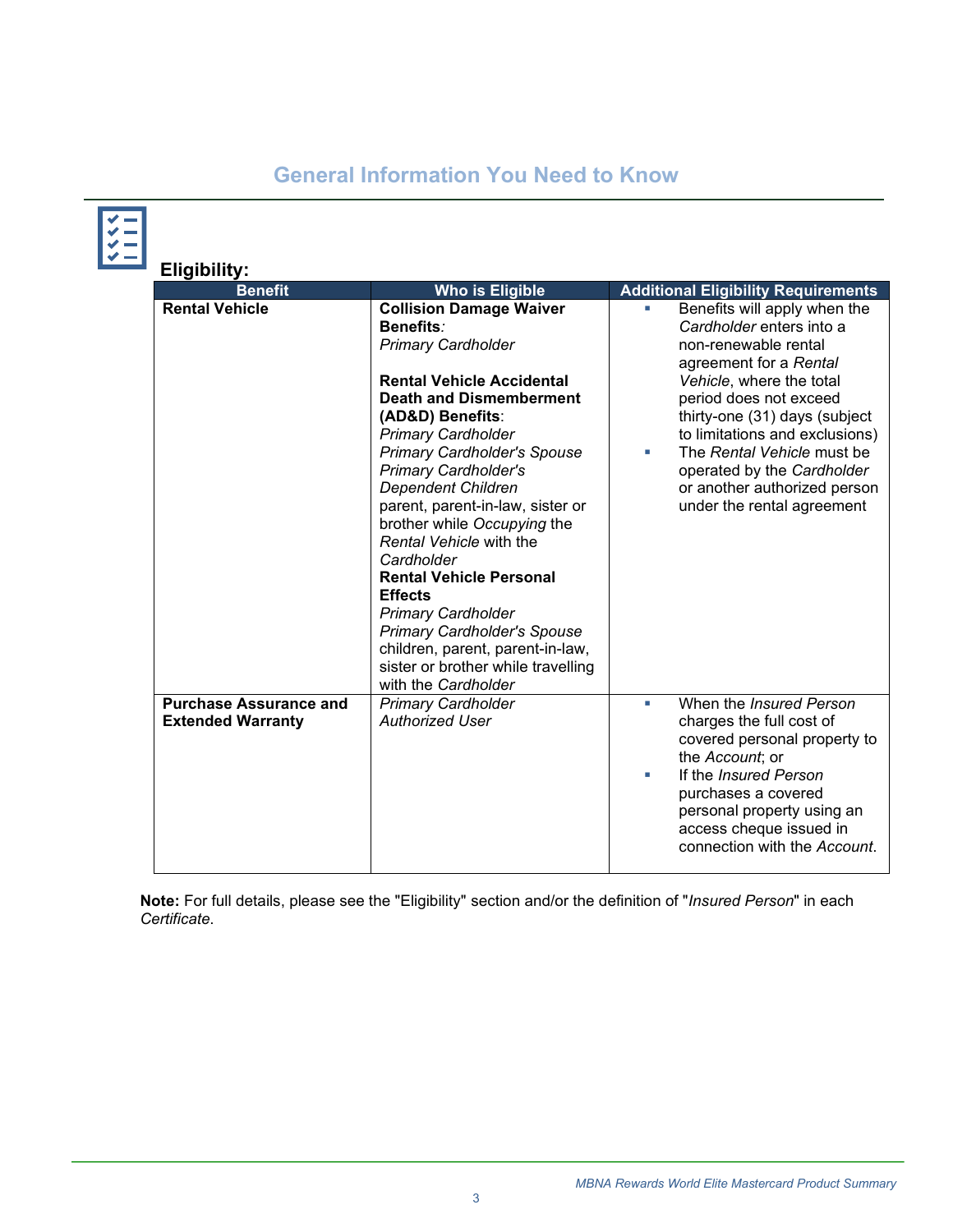## **Rental Vehicle**

<span id="page-3-0"></span>*Issued by TD Home & Auto and TD Life under Group Policy Number TGV009 (the "Policy") to MBNA, a division of The Toronto-Dominion Bank (the "Policyholder"). Global Excel provides Claims and Assistance services under the Group Policy.*

## **What is included in this coverage?**

You are covered for:

Collision Damage Waiver (CDW) Benefits, including:

- 1. Damage to Your Rental Vehicle
- 2. Theft of Your Rental Vehicle or any of its respective parts or accessories
- 3. Rental agency charges for valid loss-of-use while Your Rental Vehicle is being repaired; and
- 4. Reasonable and customary charges for towing your Rental Vehicle to the nearest available facility.

**Note:** This coverage does not provide any form of third party automobile property damage or personal injury liability insurance.

Rental Vehicle Accidental Death and Dismemberment (AD&D): in the event that an *Insured Person* suffers an *Accidental Bodily Injury*.

Rental Vehicle Personal Effects Benefits: in the event of theft or damage to your personal effects while in transit or in any hotel, or other building, en route during a trip with the *Rental Vehicle* for the duration of an eligible rental period.

## **What are the benefits?**

| <b>Benefit</b>                                                             | <b>Maximum Benefit Payable</b>                                                                                                                                                                                                                                                             |                       |
|----------------------------------------------------------------------------|--------------------------------------------------------------------------------------------------------------------------------------------------------------------------------------------------------------------------------------------------------------------------------------------|-----------------------|
| <b>Collision Damage Waiver (CDW)</b>                                       | The amount of the benefit payable will equal to the cost<br>of the repair or replacement cost of your Rental Vehicle<br>which has been damaged or stolen, less any amount or<br>portion of the loss assumed, waived or paid by the<br>vehicle agency, the insurer, or third party insurer. |                       |
| <b>Rental Vehicle Accidental Death and</b><br>Dismemberment*<br>Cardholder |                                                                                                                                                                                                                                                                                            | <b>Insured Person</b> |
| Loss of Life                                                               | \$200,000                                                                                                                                                                                                                                                                                  | \$20,000              |
| Loss of Both Hands and Feet                                                | \$200,000                                                                                                                                                                                                                                                                                  | \$20,000              |
| Loss of One Foot or One Hand<br>$\bullet$                                  |                                                                                                                                                                                                                                                                                            |                       |
| and the Entire Sight of One Eye                                            | \$200,000                                                                                                                                                                                                                                                                                  | \$20,000              |
| Loss of Entire Sight of Both<br>$\bullet$                                  | \$200,000                                                                                                                                                                                                                                                                                  | \$20,000              |
| Loss of One Hand and One<br>$\bullet$                                      | \$200,000                                                                                                                                                                                                                                                                                  | \$20,000              |
| Loss of Speech and Hearing                                                 | \$200,000                                                                                                                                                                                                                                                                                  | \$20,000              |
| Loss of One Hand or One Foot<br>$\bullet$                                  | \$100,000                                                                                                                                                                                                                                                                                  | \$10,000              |
| <b>Loss of Entire Sight in One Eye</b><br>$\bullet$                        | \$100,000                                                                                                                                                                                                                                                                                  | \$10,000              |
| Loss of Speech                                                             | \$100,000                                                                                                                                                                                                                                                                                  | \$10,000              |
| Loss of Hearing<br>$\bullet$                                               | \$100,000                                                                                                                                                                                                                                                                                  | \$10,000              |
| Loss of Thumb and Index<br>$\bullet$                                       | \$50,000                                                                                                                                                                                                                                                                                   | \$5,000               |
| Finger on the Same Hand                                                    |                                                                                                                                                                                                                                                                                            |                       |
| <b>Rental Vehicle Personal Effects Benefits</b>                            | The maximum coverage during the rental period is<br>\$1000 for each <i>Insured Person</i> . The total benefits<br>during each rental period is limited to \$2000 per<br>Account.                                                                                                           |                       |

**\*Note:** This coverage does not provide any form third party automobile property damage or personal injury liability insurance. The maximum total benefit payable, per Account, for any one accident is \$300,000.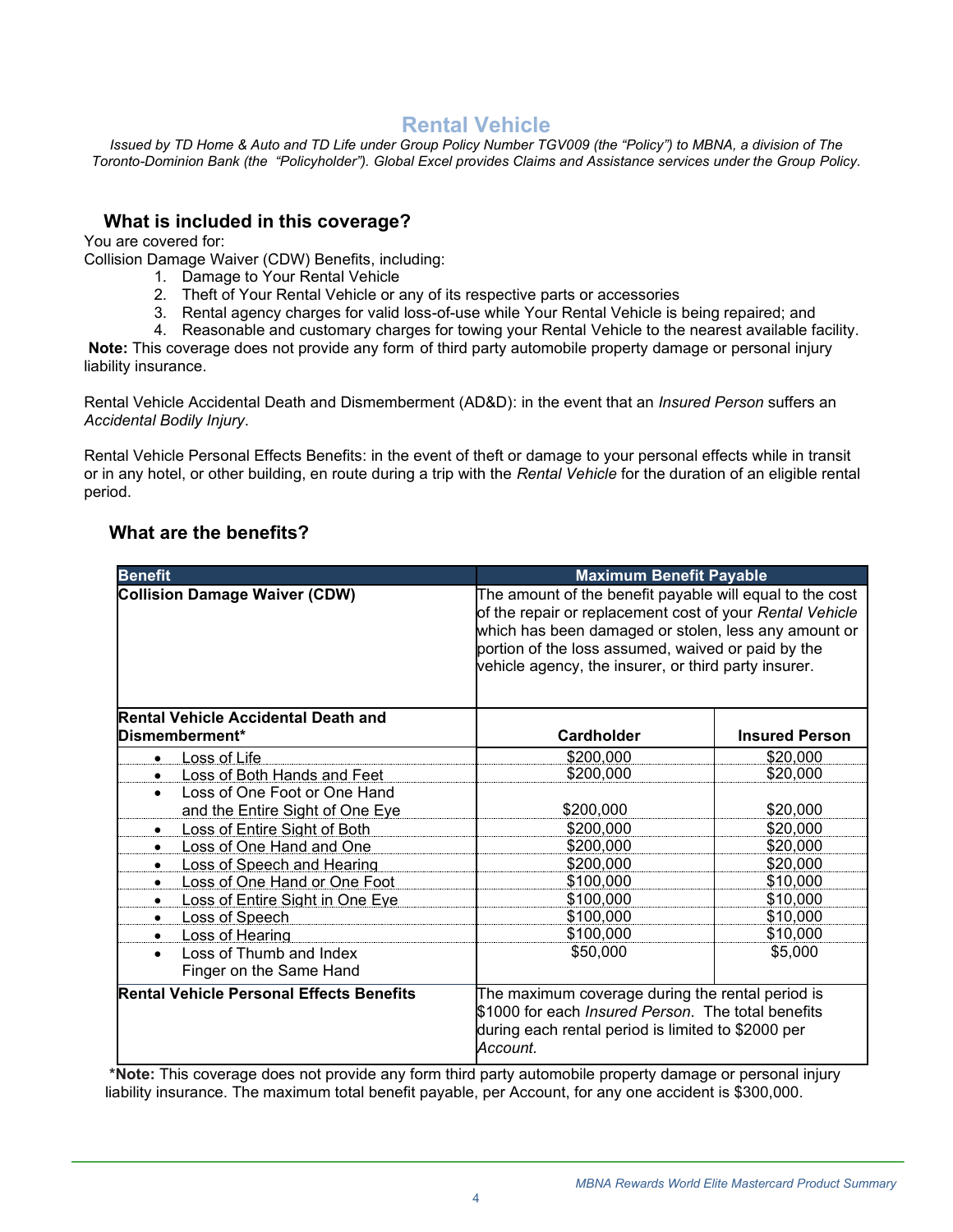## **What are the limitations and exclusions?**

This insurance contains limitations and exclusions. *We* will not pay benefits if a claim is directly or indirectly a result of one or more of the following:

- **Damage**
- Violation of Rental Agreement
- **Intentional Acts**
- **Intoxication**
- **Disease**
- **Medical Complications**
- Drugs or Poison
- **Illegal Trade**
- **Criminal Offence**
- **Off-road Operation**
- War or Insurrection
- **Confiscation**
- Seizure or Destruction
- **Suicide**

#### **Collision Damage Waiver**

This insurance contains limitations and exclusions.

- *You* must decline the collision damage waiver benefits offered by the car rental agency. If such coverage is not available from the car rental agency, then Collision Damage Waiver benefits will not be available under this *Certificate*.
- The lifetime benefits have a cumulative limit of \$65,000 per *Accoun*t.
- This coverage does not apply to Rental Vehicles rented for a period exceeding thirty-one (31) days.
- This coverage will not pay for cost of any insurance offered by or purchased through the car rental agency, even if it is mandatory or included in the cost of the rental.
- Vehicles not included are:
	- o Vans,
	- o Trucks,
	- o Campers or trailers,
	- o Off-road vehicles,
	- o Motorcycles, mopeds or motorbikes,
	- o Expensive or exotic vehicles, antique vehicles
	- o Recreational vehicles,
	- o Leased vehicles.

#### **Rental Vehicle Personal Effects**

This insurance contains limitations and exclusions. It does not include money, bullion, banknotes, securities, other numismatic property, tickets or documents. Computers, software and cellular telephones are not covered. Benefits will not be paid if loss results from *Mysterious Disappearance*.

<span id="page-4-0"></span>For complete details, please see Part 1 – Rental Vehicle Benefits Certificate of Insurance section in *Your Certificate.*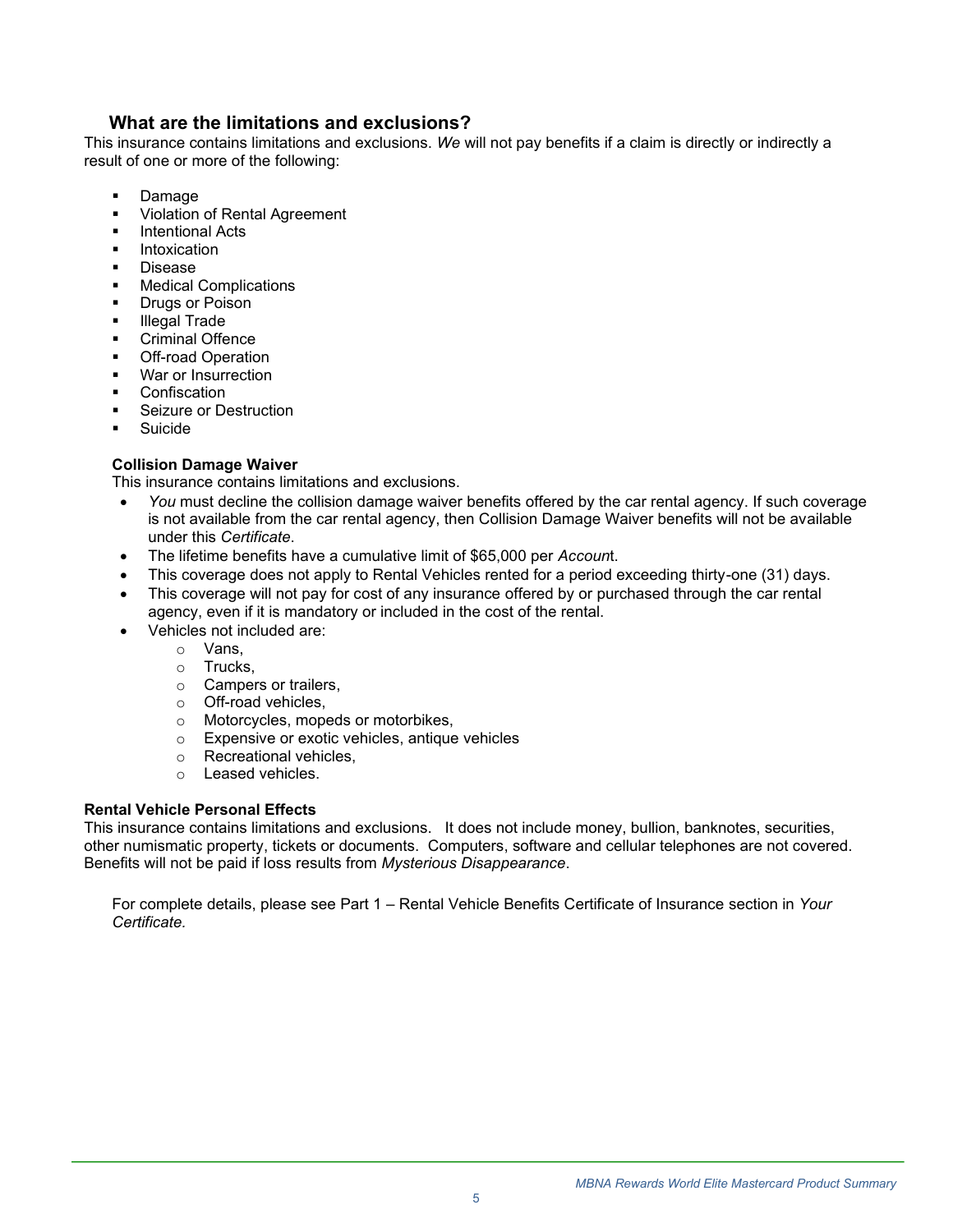## **Purchase Assurance and Extended Warranty Protection**

*Issued by TD Home & Auto under Group Policy Number TDGV012 (the "Policy") to MBNA, a division of The Toronto-Dominion Bank (the "Policyholder"). Global Excel provides Claims and Assistance services under the Group Policy*

### **What is included in this coverage?**

Purchase Assurance covers against theft or damage to covered personal property item purchased by the *Insured Person* and not otherwise insured. If item is stolen or damaged, it will be repaired, replaced or reimbursed at the purchase price (not including taxes) at the insurer's discretion.

#### **Extended Warranty Protection**

Extended Warranty Protection benefits apply when the full cost of an item is charged to the MBNA Rewards World Elite Mastercard.

#### **What are the benefits?**

| <b>Benefit</b>           | <b>Maximum Benefit Payable</b>                                                                                                                                                                                                            |
|--------------------------|-------------------------------------------------------------------------------------------------------------------------------------------------------------------------------------------------------------------------------------------|
| Purchase<br>Assurance    | Coverage for eligible new items You purchase with your MBNA Rewards World                                                                                                                                                                 |
|                          | Elite Mastercard, should they be stolen or damaged within 90 days of purchase.                                                                                                                                                            |
| <b>Extended Warranty</b> | Coverage for eligible new items You purchase with your MBNA Rewards World<br>Elite Mastercard. If the item comes with a Manufacturer's Warranty valid in<br>Canada, you may be entitled to double the warranty period for up to one year. |

### **What are the limitations and exclusions?**

#### **Purchase Assurance:**

This insurance contains limitations and exclusions. The following items are not covered:

- a. Travellers cheques, money (paper or coin), tickets, bullion, bank notes, negotiable instruments or other numismatic property;
- b. Documents;
- c. Animal or living plants;
- d. Mail order purchase until delivered and accepted by the Cardholder;
- e. Golf balls;
- f. Automobiles, motorboats, airplanes, motorcycles, motorscooters, snowblowers, riding lawnmowers, golf carts, lawn tractors, trailers or any other motorized vehicles, or any of their respective parts or accessories.
- g. Computers, software, their parts and accessories (collectively considered one item). Coverage is limited to \$500 for each item loss.
- h. Jewelry and fine art (art objects) (collectively considered one item). Coverage is limited to \$500 for each item loss.
- i. Lifetime accumulative limit of \$60,000 per *Account*.
- j. *You* will receive no more than the purchase price (not including taxes) of the protected item as recorded on the *Mastercard* sales receipt

#### **Extended Warranty:**

This insurance contains limitations and exclusions. The following items are not covered:

- a) Used items; or
- b) Any motorized vehicles or any of their respective parts or accessories.
- c) The extended warranty applies to any parts and/or labour costs resulting from mechanical breakdown or failure of a covered item, or any other obligations that were specifically covered under the terms of the original manufacturer's warranty that is valid in Canada.

For complete details, please see Part 4 – Purchase Assurance and Extended Warranty Certificate of Insurance section in *Your Certificate.*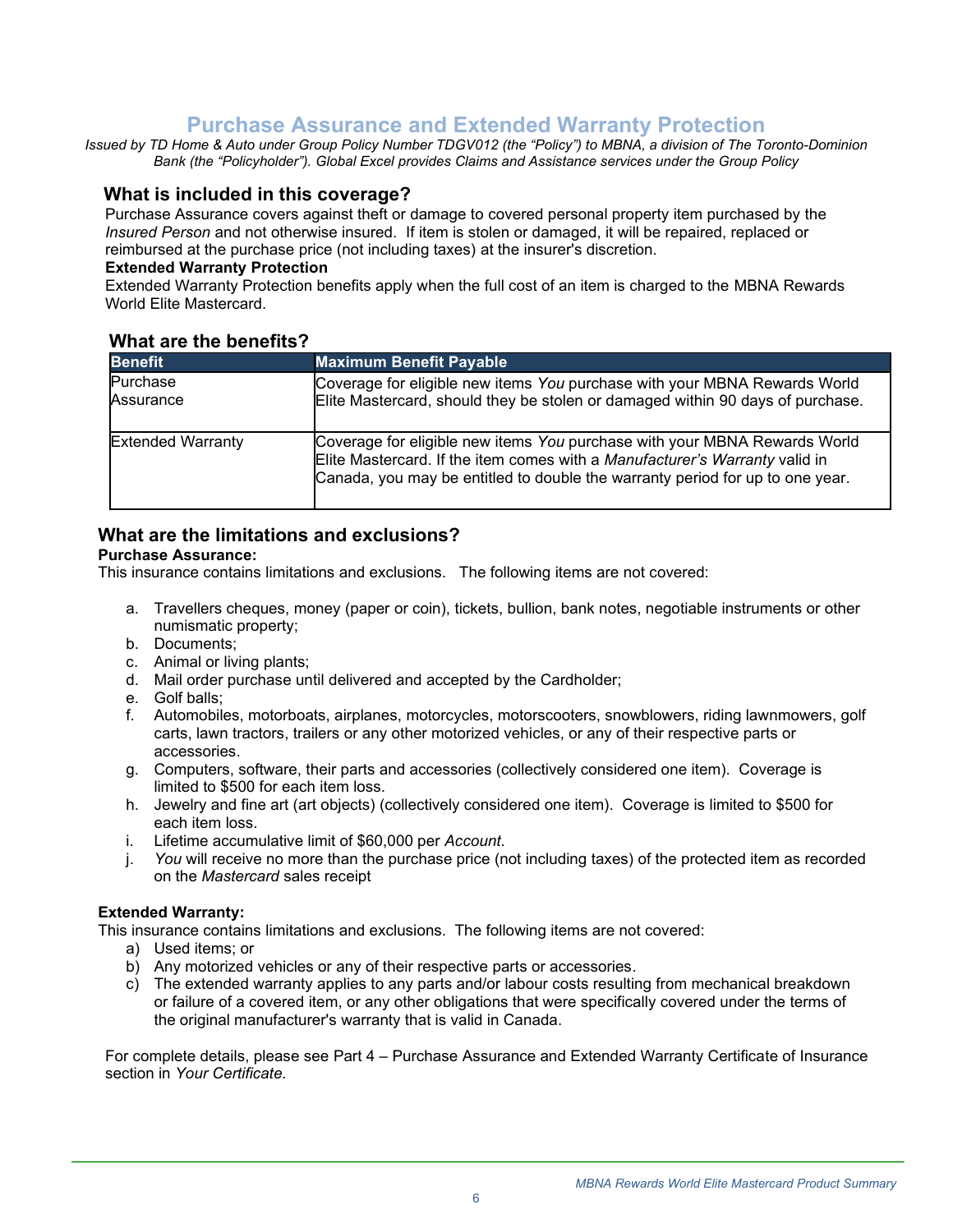## **CREDIT CARD INSURANCE SUMMARY Provided by American Bankers Insurance Company of Florida**





## **This Summary Contains Important Information**

**The Summary within is meant to provide an overview of the features and benefits of the insurance coverage ("Coverage") provided with your MBNA Rewards World Elite Mastercard.**

| <b>INSURER</b>                                                                                                                                                                                                                                                                                                                                                                                          | <b>POLICYHOLDER / DISTRIBUTOR</b>                                                                                                                                            |
|---------------------------------------------------------------------------------------------------------------------------------------------------------------------------------------------------------------------------------------------------------------------------------------------------------------------------------------------------------------------------------------------------------|------------------------------------------------------------------------------------------------------------------------------------------------------------------------------|
| <b>ASSURANT®</b><br>American Bankers Insurance Company of<br>Florida*<br>*Carries on business in Canada under the trade<br>name Assurant <sup>®†</sup><br>5000 Yonge Street, Suite 2000 Toronto, Ontario<br>M2N 7E9 Phone: 1-877-654-7511<br>Client number of the insurer with the Autorité des<br>marchés financiers: 2000979997<br>Website of the Autorité des marchés financiers:<br>lautorite.gc.ca | <b>The Toronto-Dominion Bank</b><br>(referred to as "MBNA", a division of The<br>Toronto-Dominion Bank)<br>P.O. Box 1 TD Centre<br><b>Toronto, Ontario</b><br><b>M5K 1A2</b> |

## **Who qualifies for this Coverage?**

The primary cardholder of a MBNA Rewards World Elite Mastercard who is a natural person, resident of Canada.

## **Who is insured under this Coverage?**

Cardholder ("you" and "your"): Primary cardholder and any authorized user who is also a resident of Canada and to whom a MBNA Rewards World Elite Mastercard has been issued and whose name appears on the card.

## **What is the cost of this Coverage?**

Your MBNA Rewards World Elite Mastercard has an annual fee charged by your credit card provider. No additional fee will be charged for the insurance coverage provided with the MBNA Rewards World Elite Mastercard.

## **What is this Coverage?**

This Coverage is a group insurance product covering losses arising from sudden and unforeseeable events